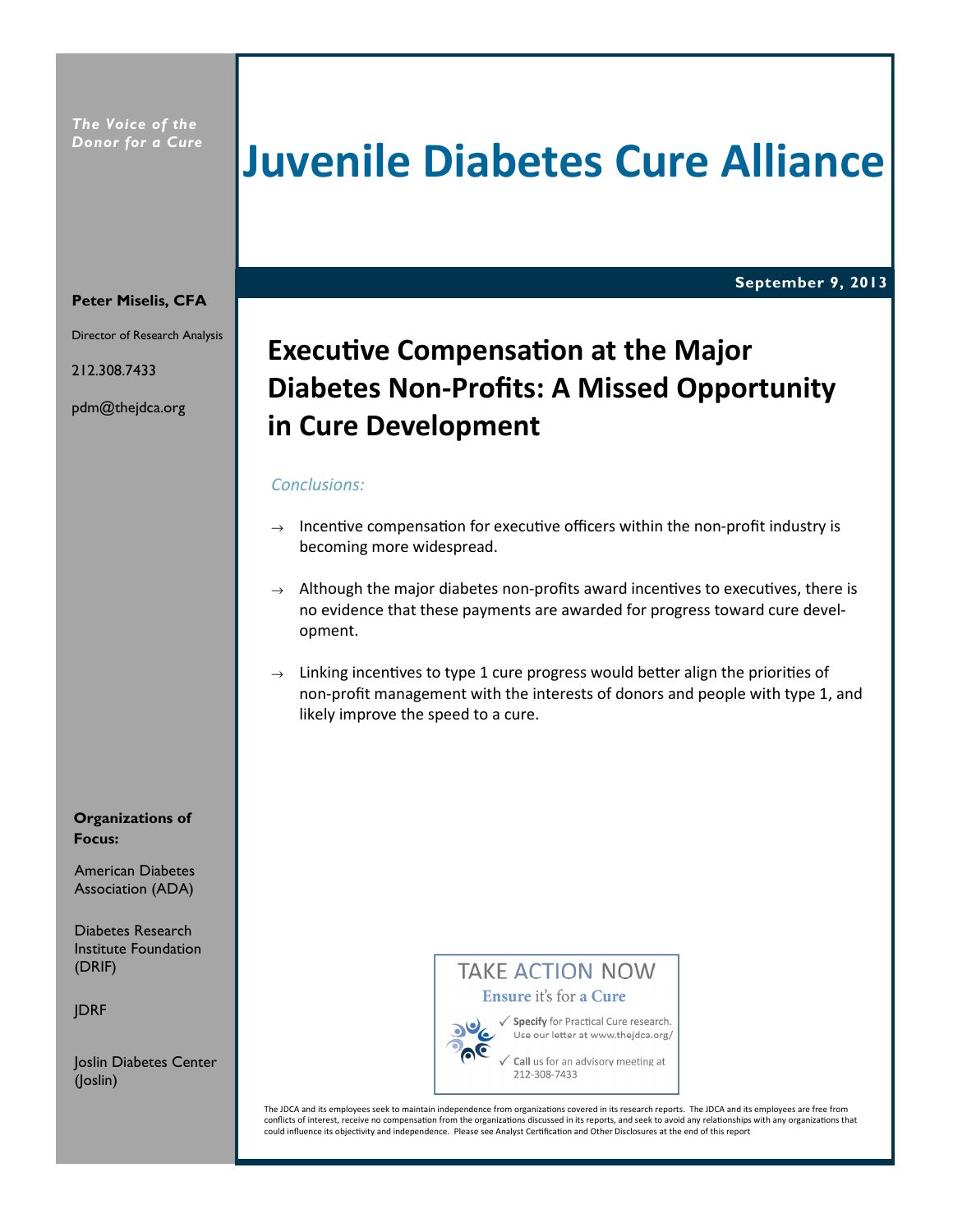#### Executive Compensation at the Major Diabetes Non-Profits: A Missed Opportunity in Cure Development

This report examines the role of financial compensation at the major non-profits that solicit contributions for a type 1 cure. The JDCA interviewed compensation consultants and senior-level representatives of two of the major diabetes non-profits. Our research was supplemented with material and data gleaned from the organizations' websites, federal tax records, and academic studies.

Specifically, we examine the non-profits' use of incentive pay, or bonuses, which can effectively motivate executives to achieve key organizational goals. Directly linking pay to tangible cure progress could accelerate the delivery of a cure for type 1 in the near future.

The key finding in this report is that the major diabetes non-profits pay a bonus to top executives apparently for building and improving their organizations rather than advancing cure progress. Incentive compensation has arguably enabled these nonprofits to become more successful at raising money, but it has not been used to drive measureable progress toward a near-term cure for type 1.

#### Growth of Incentive Compensation in the For-Profit and Non-Profit Sector

Incentive compensation, or bonuses, consists of extra remuneration above the fixed base pay that an employee receives for performing the everyday duties of their job. Incentive compensation is intended to reward superior performance and is typically awarded when performance meets or exceeds pre-determined goals.

In the for-profit world financial incentives align the goals of executives with the goals of the stakeholders. Likewise, the use of incentive packages in the non-profit world has the potential to better align the executives' focus with the priorities of their stakeholders. Executives are the senior officers and key decision-makers who drive performance.

More than 80 percent of the top executives in the private sector participate in incentive compensation plans.<sup>1</sup> Incentive compensation is nowhere near as prevalent in the non-profit sector, though it has gained a foothold. A recent survey of 647 non-profit organizations revealed that twenty-nine percent have formal incentive compensation plans.<sup>2</sup> Such plans have been on an upswing during the past decade. A similar survey of non-profits in 2003 showed that only about ten percent awarded financial incentives to top executives.

#### **Financial Incentives and Type 1 Cure Development**

Currently, each of the major diabetes non-profits pays a bonus or offers incentives to top executives. Though the nonprofits don't disclose details of their incentive compensation plans, bonus payments for executives are typically based on general organizational goals. These criteria include operational cost savings, effective staff utilization, increased fundraising and successful public awareness campaigns. There is no evidence that any of the diabetes non-profits tie incentives directly to progress toward development of a cure for type 1. For details of compensation packages of the five most highly compensated individuals at each of the non-profits, see Appendix A on page 5.

The observations below give some idea of the priorities that underlie each organization's use of bonus pay:

• The DRIF awarded incentive pay to six executives.<sup>3</sup> These payments were determined on a discretionary basis by the Executive Committee of the DRIF Board of Directors at the end of the fiscal year.<sup>4</sup> Successful fundraising is one variable considered by the committee. Successful efforts to strengthen the DRIF, streamline operations and ensure efficient spending are among other factors weighed by the committee. The payments are not automatic and they are not linked to a percentage increase in fundraising.<sup>5</sup>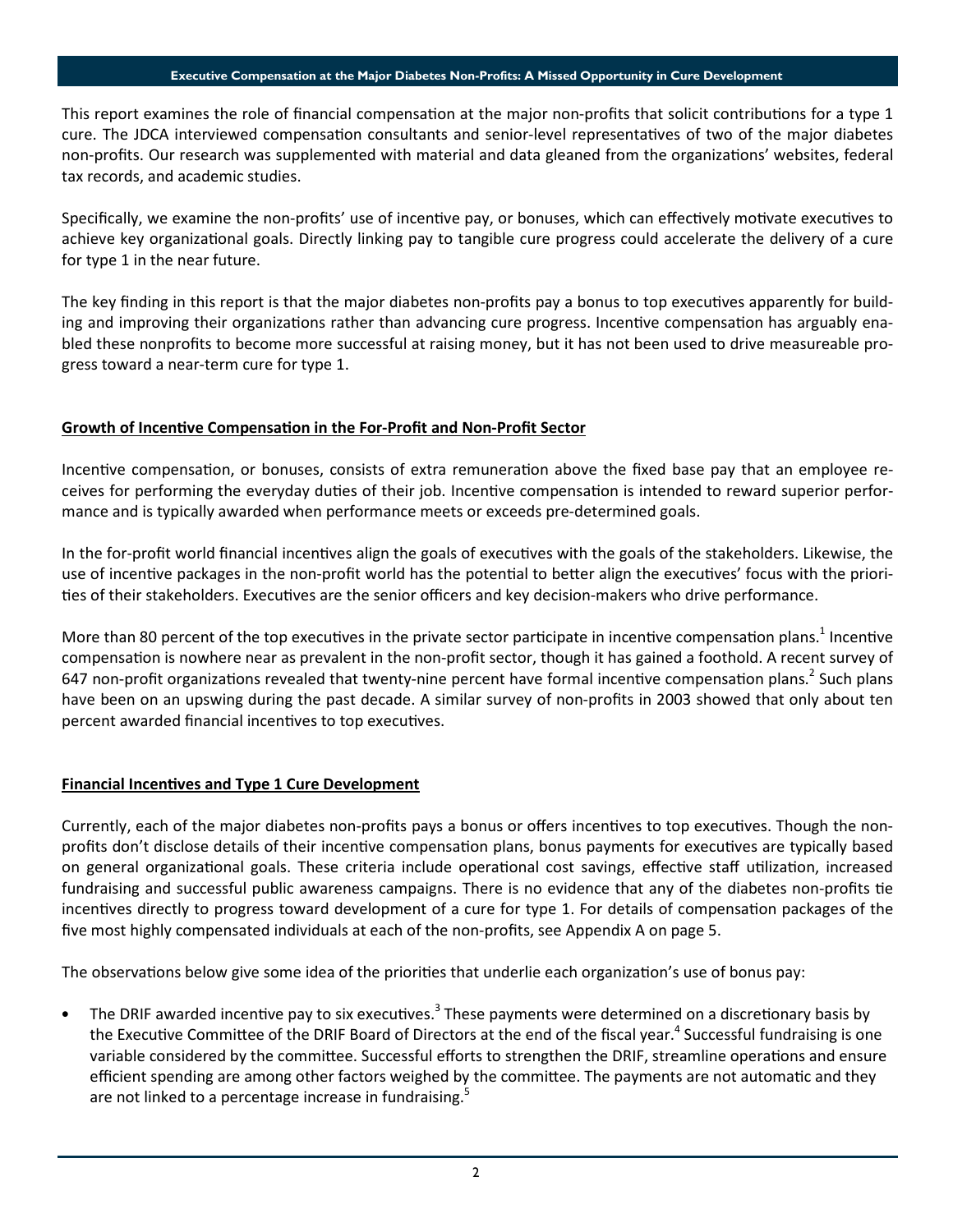#### Executive Compensation at the Major Diabetes Non-Profits: A Missed Opportunity in Cure Development

- The ADA awarded what it described in tax documents as a performance bonus to its CEO, but it is not clear exactly why the bonus payment was awarded or if it was linked to goals cited in the ADA's 2012-2015 Strategic Plan.
- JDRF paid bonus/incentive compensation to eight of its top staff members.<sup>6</sup> "JDRF awards non-fixed payments such as bonuses on a discretionary basis tied to the employees (sic) performance," its tax records state. However, it should be noted that incentive/bonus payments were awarded to two executives who manage portfolios of research projects, but do not perform research themselves. The payments are tied to undisclosed research goals.<sup>7</sup>
- Joslin awarded its largest bonus payment to its Chief Operating Officer, but the basis for this award was not disclosed.

The individual who can most influence the non-profit's development of a cure is arguably its CEO. The CEO is the most senior decision maker within the organization and has the ultimate responsibility for deploying resources in support of cure development. Therefore, it is important that these individuals be financially incentivized to deliver a cure as quickly as possible. The graph below breaks down the total compensation of each organization's CEO in 2012 into its key components.



CEO Compensation in Fiscal Year 2012

Source: 2011 IRS form 990 for ADA; 2012 IRS form 990 for DRIF, JDRF, and Joslin.

Similar to their compensation packages from the prior year, none of the CEOs appear to be meaningfully financially incentivized to deliver a cure. Base pay made up the majority of total compensation for the CEOs of the DRIF and the ADA with bonus/incentives accounting for 6% and 17% of their base salary, respectively. The CEO of Joslin received no bonus/incentive award.

JDRF's CEO received no compensation from the charity. Altruism is an admirable motivator, but without the ability to financially incentivize executives, the organization lacks an effective tool for achieving its mission. We strongly urge the application of financial incentives to achieve short- and long-term type 1 cure development goals at the organizations that support diabetes research. In our view, linking top executives' compensation to type 1 cure development would:

- Accelerate cure progress, which is integral to the missions of each of the major diabetes non-profits
- Align research funding with the interests of donors who expect their dollars to speed development of a type 1 cure
- Prioritize cure development above the other activities that compete for funding and tend to be paths of lesser resistance.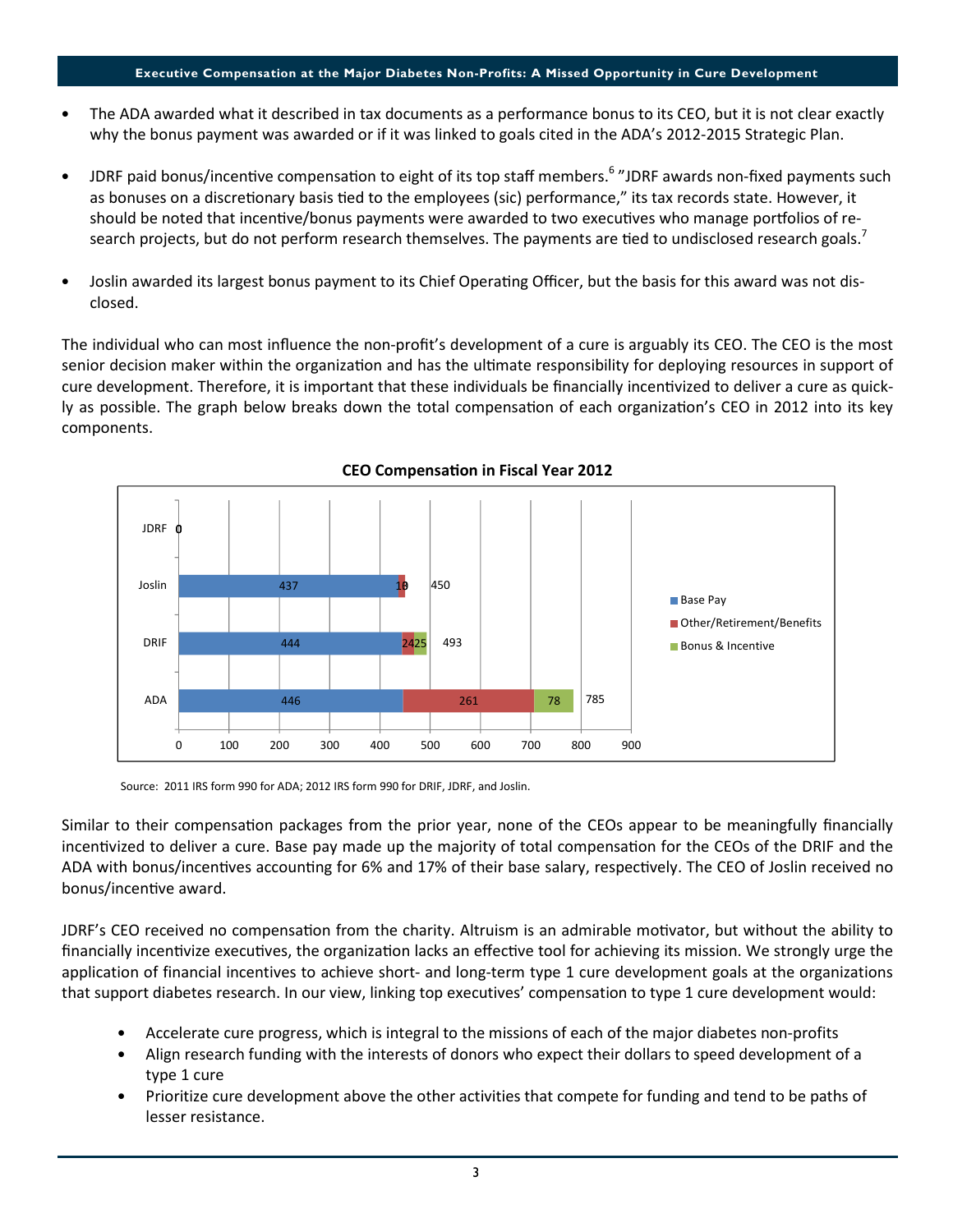#### **Summary and Recommendations**

Non-profits have been slow to embrace incentive compensation plans for a variety of reasons including public perception and federal regulations tied to their tax-exempt status. But executive compensation can be an effective tool in motivating progress toward the organization's goals, and this practice is becoming more widespread among non-profits of many types.

The JDCA believes that reasonable and competitive compensation is crucial to the organizations' ability to attract and retain talented management. Additionally, incentive compensation could become a key to accelerating type 1 cure development if payments were linked to idenfiable stages of progress.

Although the major non-profits that support type 1 research award incentives to their key executives, there is no indication that these payments are structured to reward progress toward a cure. Awarding bonuses in this manner demonstrates that the non-profits haven't changed their compensation policies since the JDCA's previous report on financial incentives one year ago.<sup>8</sup>

The JDCA would like to see the non-profits implementing strategic changes to their incentive structure in order to speed cure development, particularly for a type 1 Practical Cure. Incentives could be based on establishing foundational steps toward a type 1 cure, including :

- crafting a definition of a cure
- $\bullet$  establishing a cure timetable
- accomplishing measurable short- and long-term cure development goals.<sup>9</sup>

Developing a cure for type 1 is central to the mission of each of the non-profits, and the top priority of 8 out of 10 donors.<sup>10</sup> In 2012 the non-profits used a cure message in over 90% of combined solicitations for funding from the public.<sup>11</sup> Properly applied, incentive compensation would focus the nonprofits' use of donor contributions on the most promising cure research, and better align spending with donor intentions and the fundraising message.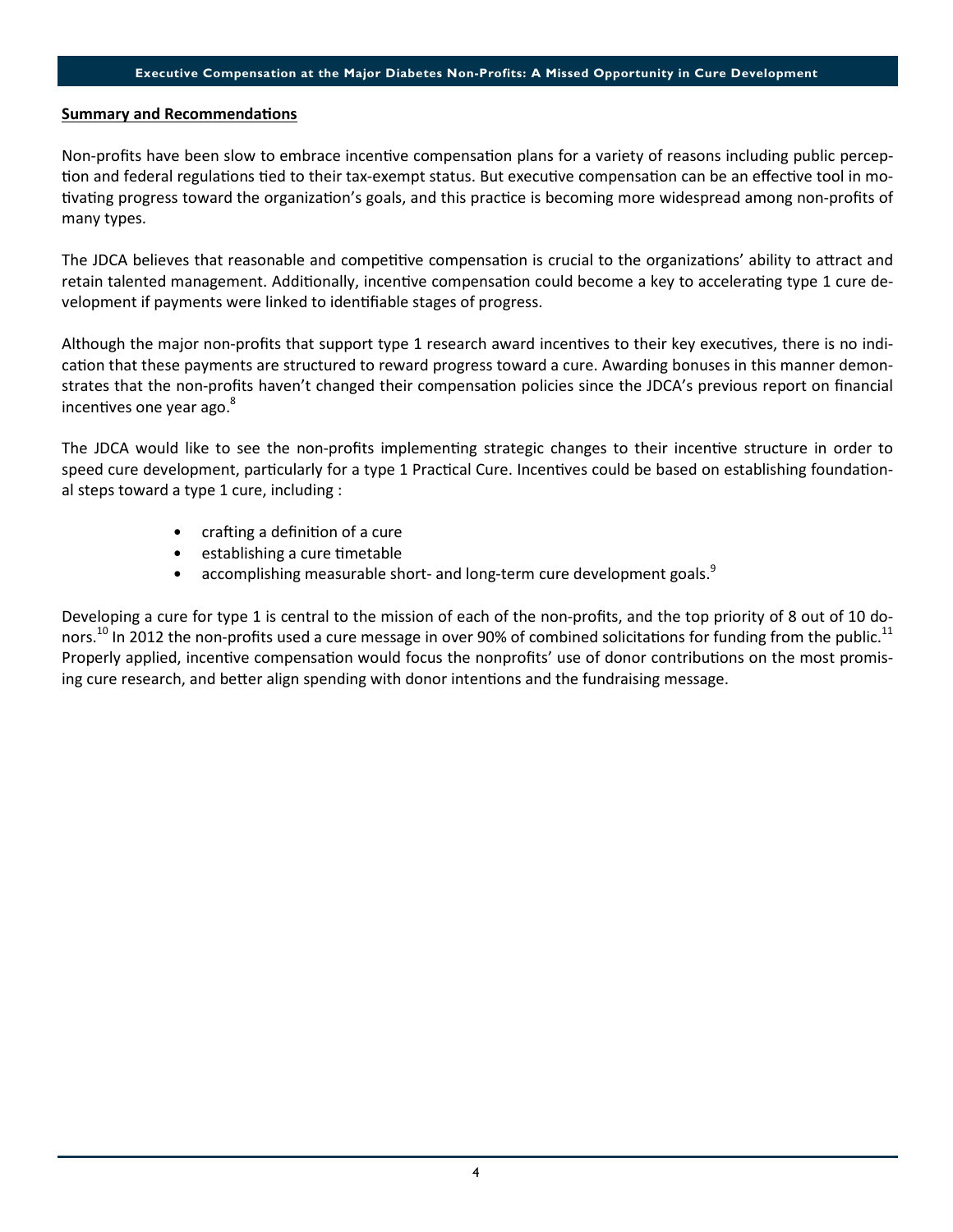### Appendix A

|                          |                                          | <b>Base</b> | <b>Bonus &amp;</b> |                    | <b>Retirement</b> | Non-<br>taxable |              | <b>Bonus and</b><br>Incentive as |
|--------------------------|------------------------------------------|-------------|--------------------|--------------------|-------------------|-----------------|--------------|----------------------------------|
| <b>Name</b>              | <b>Title</b>                             | Pay         | Incentive          | Other <sup>1</sup> | & Deferred        | <b>Benefits</b> | <b>Total</b> | % Base Salary                    |
| ADA 2011                 |                                          |             |                    |                    |                   |                 |              |                                  |
| Larry Hausner            | <b>Chief Executive Officer</b>           | 446,024     | 77,598             | 22,328             | 220,626           | 18,751          | 785,327      | 17%                              |
| <b>Greg Elfers</b>       | Chief Field Development Officer          | 301,320     |                    | 50,730             | 10,591            | 11,107          | 373,748      | 0%                               |
| M. Sue Kirkman           | SVP Medical Affairs & Communic. Info     | 228,630     |                    | 3,320              | 9,960             | 11,872          | 253,782      | 0%                               |
| David Kendall            | Chief Scientific & Medical Affairs Off.  | 208,974     |                    | 27,000             | 8,410             | 8,500           | 252,884      | 0%                               |
|                          | M. Vaneeda Bennett Chief Revenue Officer | 228,413     |                    | 5,062              | 9,808             | 7,362           | 250,645      | 0%                               |
| <b>DRIF 2012</b>         |                                          |             |                    |                    |                   |                 |              |                                  |
| <b>Robert Pearlman</b>   | <b>Chief Executive Officer</b>           | 443,968     | 25,000             |                    |                   | 24,127          | 493,095      | 6%                               |
| Deborah Chodrow          | <b>Chief Operating Officer</b>           | 247,580     | 10,000             |                    |                   | 23,672          | 281,252      | 4%                               |
| Jeffrey Young            | <b>Chief Financial Officer</b>           | 182,361     | 7,500              |                    |                   | 11,063          | 200,924      | 4%                               |
| Thomas Karlya            | Vice President                           | 197,463     | 5,000              |                    |                   | 9,127           | 211,590      | 3%                               |
| <b>Bernadette Toomey</b> | Northeast Regional Director              | 166,960     |                    |                    |                   | 12,681          | 179,641      | 0%                               |
| <b>JDRF 2012</b>         |                                          |             |                    |                    |                   |                 |              |                                  |
| Jeffrey Brewer           | <b>Chief Executive Officer</b>           | 0           |                    |                    |                   |                 |              | 0%                               |
| <b>Richard Insel</b>     | <b>EVP Research</b>                      | 486,450     | 24,323             | 50,000             | 17,667            | 19,271          | 597,711      | 5%                               |
| Karin Hehenberger        | <b>SVP Strategic Alliances</b>           | 241,991     | 87,500             | 64,688             | 17,677            | 8,603           | 420,459      | 36%                              |
| Mania Boyder             | <b>EVP Development</b>                   | 288,860     | 34,320             |                    | 17,677            | 19,271          | 360,128      | 12%                              |
| Darlene Deecher          | <b>SVP Research</b>                      | 281,250     | 41,250             |                    | 17,677            | 19,190          | 359,367      | 15%                              |
| James Szmak              | VP & Chief Informational Officer         | 252,664     | 36,000             |                    | 17,677            | 19,190          | 325,531      | 14%                              |
| <b>Joslin 2012</b>       |                                          |             |                    |                    |                   |                 |              |                                  |
| John Brooks, III         | <b>Chief Executive Officer</b>           | 436,849     |                    | 877                |                   | 12,436          | 450,162      | 0%                               |
| C. Ronald Kahn           | Section Chief, Obesity                   | 687,341     | 300                | 750                | 6,481             | 15,057          | 709,929      | 0%                               |
| Ross Markello            | <b>Chief Operating Officer</b>           | 336,304     | 100,000            | 794                |                   | 19,037          | 456,135      | 30%                              |
| <b>George King</b>       | <b>SVP</b>                               | 297,999     | 7,500              | 1,804              | 23,162            | 13,557          | 344,022      | 3%                               |
| Martin Abrahamson SVP    |                                          | 273,034     | 7,500              | 1,803              | 22,502            | 24,736          | 329,575      | 3%                               |

Source: 2011 Form 990 for the ADA; 2012 Form 990 for the DRIF, JDRF, and Joslin.

SEC guidelines require compensation disclosures for the Chief Executive Officer, Chief Financial Officer and the three other most highly compensated executive officers (http://www.sec.gov/answers/execomp.htm).

 $^1$  The "Other" category may include payments for severance, housing, supplemental executive retirement plans, and other items